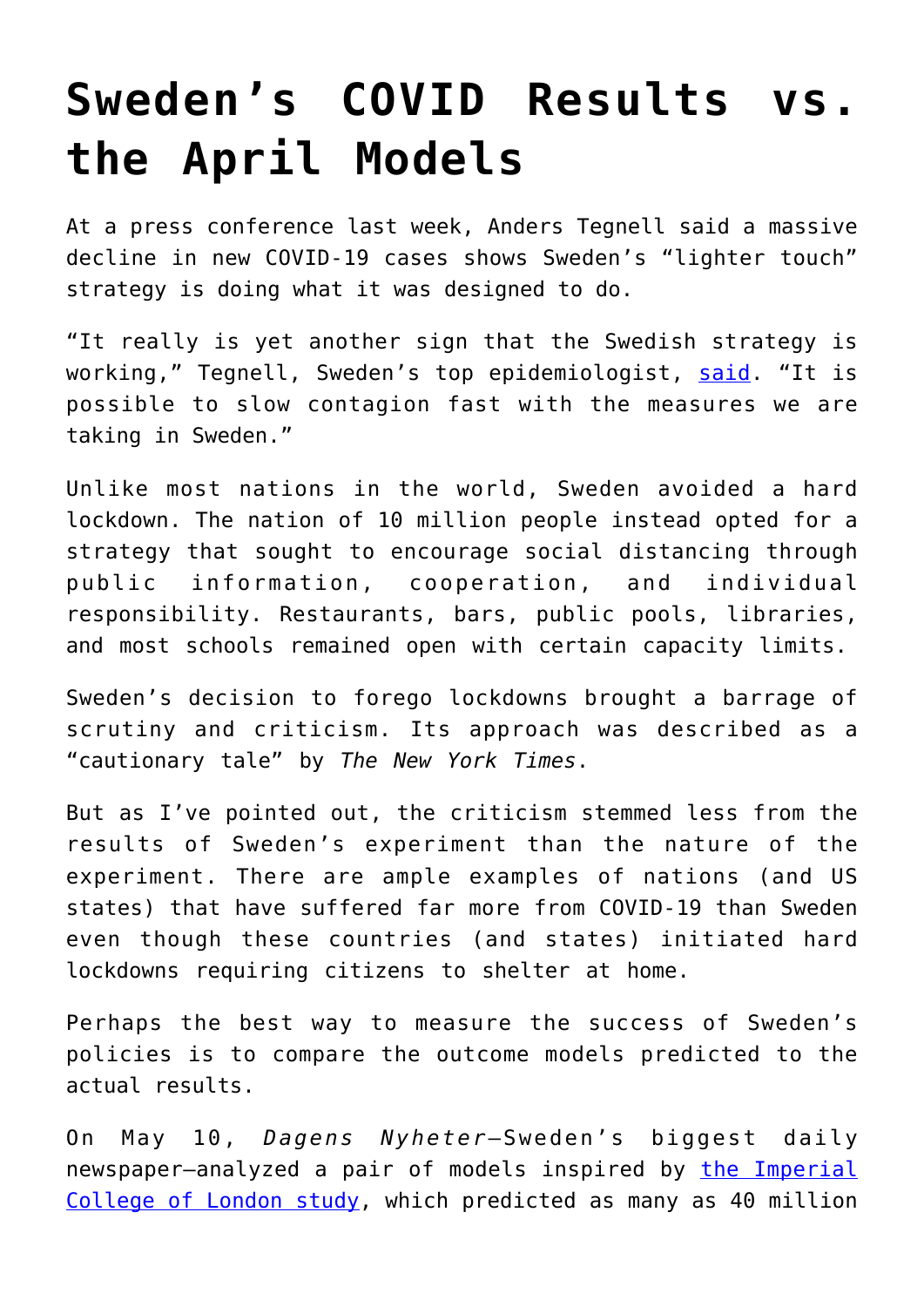people could die if the coronavirus was left unchecked. The models predicted that Sweden's ICUs (intensive care units) would expire before May and nearly 100,000 people would die from COVID-19 by July.

"Our model predicts that, using median infection-fatality-rate estimates, at least 96,000 deaths would occur by 1 July without mitigation," the authors [wrote](https://www.medrxiv.org/content/10.1101/2020.04.11.20062133v1.full.pdf).

It's a frightening prediction. And perhaps that was the point.

As Johan Norberg pointed out in *The Spectator* [back in May,](https://www.spectator.co.uk/article/can-we-trust-covid-modelling-more-evidence-from-sweden) these models were used by critics of Sweden's strategy to show its healthcare system would collapse if it did not "make a Uturn into lockdown" similar to the United Kingdom.

Well, we're nearly through July. So how do the predictions stack up against the results?

Total COVID-19 [deaths in Sweden](https://www.worldometers.info/coronavirus/country/sweden/) stand at 5,700, nearly 90,000 less than modelers predicted. Hospitals were never overrun. Daily deaths in Sweden have slowed to a crawl. The health agency reports no new ICU admissions.

*What experts back in April predicted would happen to Sweden's ICUs if they didn't [#lockdown](https://twitter.com/hashtag/lockdown?src=hash&ref_src=twsrc%5Etfw) compared to what actually happened in [#Sweden](https://twitter.com/hashtag/Sweden?src=hash&ref_src=twsrc%5Etfw). [pic.twitter.com/RG1fOVIkbB](https://t.co/RG1fOVIkbB)*

*— Jon Miltimore (Parler: @Miltimore79) (@miltimore79) [July](https://twitter.com/miltimore79/status/1288125018564464650?ref_src=twsrc%5Etfw) [28, 2020](https://twitter.com/miltimore79/status/1288125018564464650?ref_src=twsrc%5Etfw)*

As the chart above shows, modelers weren't just wrong. They weren't even remotely close.

How did the experts get it so wrong? There are many reasons, of course, including the fact that COVID-19 [isn't as deadly as](https://fee.org/articles/npr-mounting-evidence-suggests-covid-not-as-deadly-as-thought-did-the-experts-fail-again/) [modelers originally feared.](https://fee.org/articles/npr-mounting-evidence-suggests-covid-not-as-deadly-as-thought-did-the-experts-fail-again/) The simplest answer, however, is that modelers overlooked a basic reality: humans spontaneously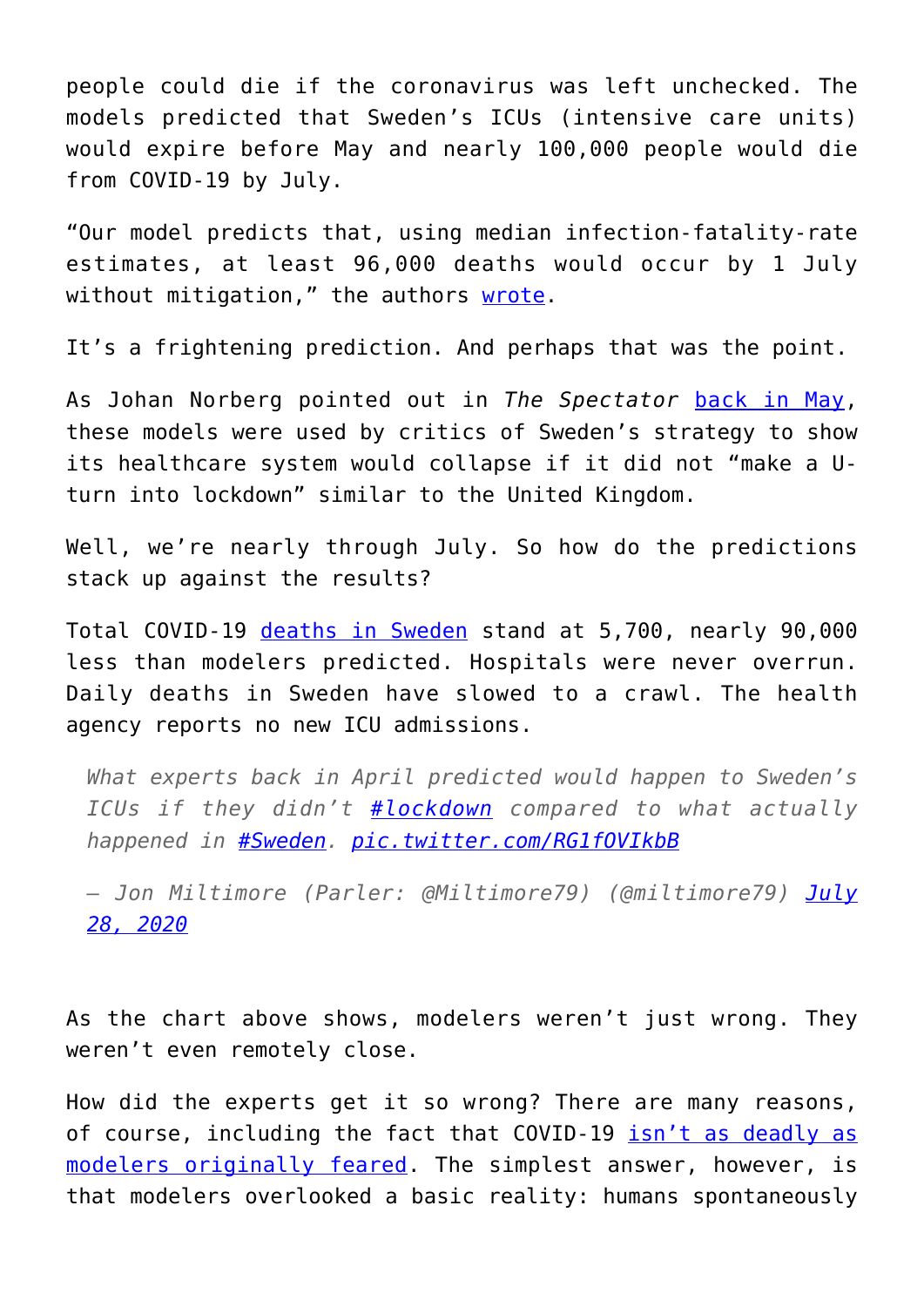alter their behavior during pandemics.

This should not be a surprise. Humans are intelligent, instinctive, and self-preserving creatures who will seek to avoid high-risk behavior. The natural law of [spontaneous order](https://www.econlib.org/library/Essays/LtrLbrty/bryTSO.html#:~:text=Spontaneous%20Order%20%26%20) shows that humans naturally adapt their behavior when circumstances warrant it. (In his 1988 book *The Fatal Conceit*, the economist F.A. Hayek [described this process](https://www.acton.org/friedrich-august-von-hayek) as "the least appreciated facet of human evolution.")

Scientific evidence, as it relates to the current pandemic, bears out this economic idea. Research shows that in the US, workplaces and consumers [changed their travel patterns](http://www.fau.edu/newsdesk/articles/stay-at-home.php) *before* governments began issuing stay-at-home orders. In other words, without being ordered or even instructed, tens of millions of Americans were already adapting their behavior to the unknown threat of COVID-19.

A similar experience took place in Sweden, where foot traffic and train traffic were sharply reduced without draconian orders and penalties.

"We actually made a comparison to our Nordic neighbors, and the Swedish travel patterns have changed just as much as our Nordic neighbors, in spite of them having much more legal lockdowns than we have," Tegnell [said](https://www.youtube.com/watch?v=2HWfnZLKfQY&fbclid=IwAR3CCRe7Ff76dFIqLRCa9Y6oMgpqH7TEmxMPbodGRhO4dTQpm68u2RMC6PM) in a May interview.

The Swedish experience is important. As Phil Magness has noted at AIER, Sweden's success suggests the presumed risks and benefits of lockdowns were largely a fiction.

"[T]he assumed benefits of a more severe lockdown policy appear to have been greatly exaggerated," Magness [wrote.](https://www.medrxiv.org/content/10.1101/2020.04.11.20062133v1.full.pdf) "The assumed risks of the milder course adopted by the Swedish government appear to have been similarly inflated. And the overall death toll of the baseline 'do nothing' scenario appears to have little grounding in reality."

One might argue that caution was warranted given the unknown